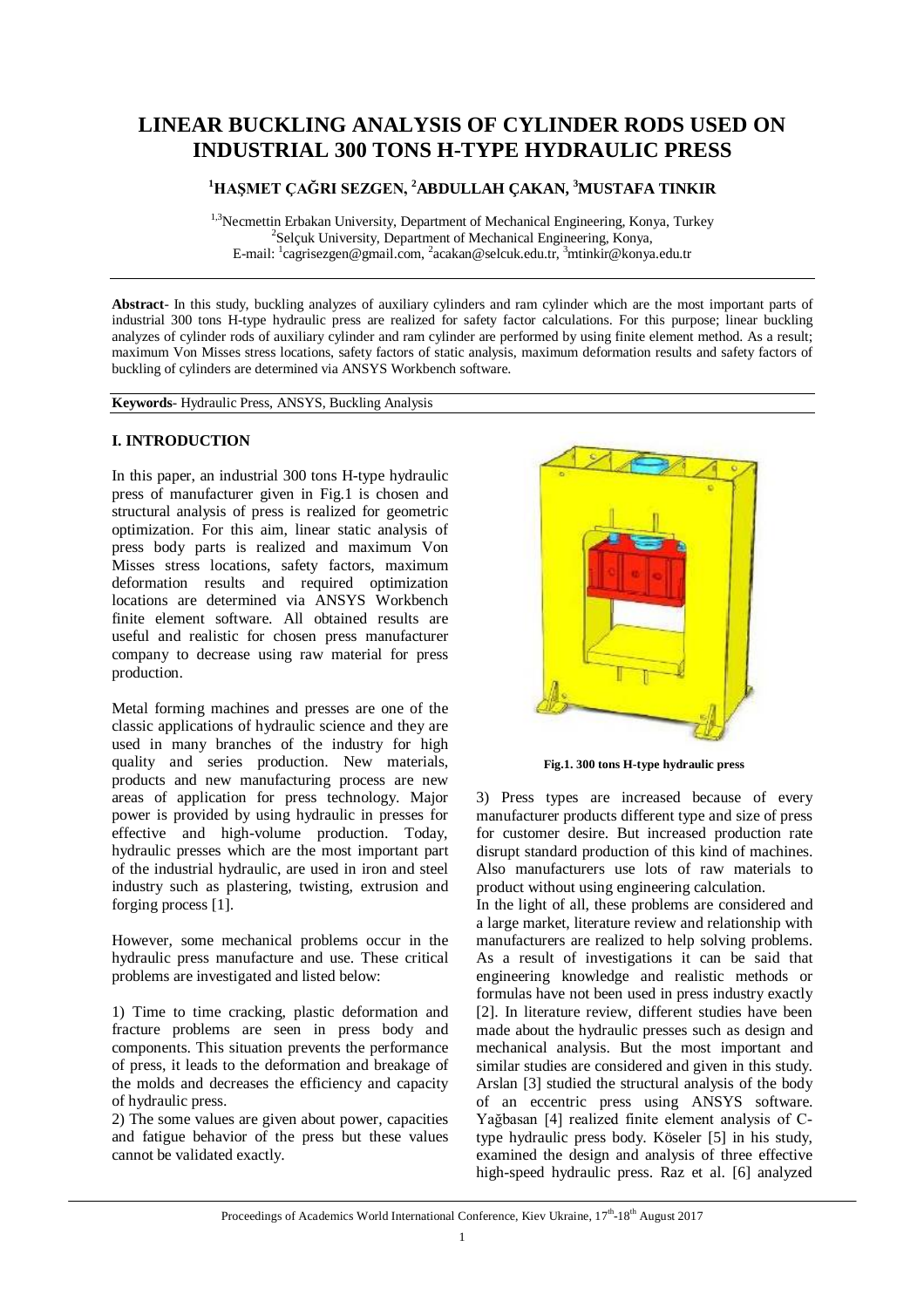stress-strain of hydraulic press components using finite element method. Zahalka [7] studied the modal analysis of a hydraulic press. Zhang et al [8] have implemented structural optimization of the hydraulic press. Again, Zhang et al. [9] investigated mechanical analysis of the cylinder block of a hydraulic press.

## **II. BUCKLING ANALYSIS**

Many structures require an evaluation of their structural stability. Thin columns, compression members, and vacuum tanks are all examples of structures where stability considerations are important. At the onset of instability (buckling) a structure will have a very large change in displacement  $\{\Box x\}$  under essentially no change in the load (beyond a small load perturbation).



Eigenvalue or linear buckling analysis predicts the theoretical buckling strength of an ideal linear elastic structure. This method corresponds to the textbook approach of linear elastic buckling analysis. The eigenvalue buckling solution of a Euler column will match the classical Euler solution. Imperfections and nonlinear behaviors prevent most real world structures from achieving their theoretical elastic buckling strength. Linear buckling generally yields unconservative results by not accounting for these effects. Although unconservative, linear buckling has the advantage of being computationally cheap compared to nonlinear buckling solutions. Stable and unstable linear eigenvalue buckling cases are shown in Fig.2. For a linear buckling analysis, the eigenvalue problem below is solved to get the buckling load multiplier () and buckling modes () and these are shown in equation (1).

$$
([K] + \lambda_i[S])\{\psi_i\} = 0 \tag{1}
$$

[K] and [S] are assumed constant, elastic material behavior is assumed linear and small deflection theory is used, and no nonlinearities included. A Static Structural analysis will need to be performed prior to (pre-stress analysis) a buckling analysis. Solid, Surface (with appropriate thickness defined), Line (with appropriate cross-sections defined) geometries supported by Workbench Mechanical may be used in buckling analyses, Although point masses may be included in the model, only inertial loads affect point masses, so the applicability of this feature may be limited in buckling analyses. One structural load which causes buckling, should be applied to the

model and, at least Young's Modulus and Poisson's Ratio are required material properties for buckling analysis.

All structural loads will be multiplied by the load multiplier  $(\Box)$  to determine the buckling load (see below). The structure should be fully constrained to prevent rigid-body motion. In a buckling analysis all applied loads (F) are scaled by a multiplication factor  $(\Box)$  until the critical (buckling) load is reached. Buckling load is calculated by the equations (2) and (3).

$$
F \cdot \lambda = p'(Buckling load) \quad (2)
$$

$$
p' = k \cdot \begin{vmatrix} \pi^2 \cdot E \cdot I \\ L^2 \end{vmatrix}
$$
 (3)

The buckling values should be investigated as the rods belonging to the cylinder are columns exposed to the compressive load. Both the theoretical and the finite element analysis have been explained how to investigate the buckling load. In this direction, buckling loads of auxiliary cylinder and ram cylinder were investigated and mode shapes were observed. It is quite simple to theoretically examine the buckling load in linear problems. However, in hydraulic cylinder geometries it is difficult to examine this process with a classical hand account due to both the absence of a straight column and the boundary conditions. It is also possible to observe mode shapes as well as load multiplication via simulation. For buckling analysis, the model must first be analyzed statically.

#### **III. RESULTS AND DISCUSSION**

The mathematical model, boundary conditions and loading inputs have been solved for the completed part. Von Mises strain and total displacement results were obtained as static solution results. In Fig.3. the maximum stress value for the auxiliary cylinder is measured as 146 MPa (safety factor 4). The maximum stress value for ram cylinder was measured at 96 MPa (Safety factor 6).

As shown in Fig.4. the total displacement results of the rods have a displacement of only about 0.3 mm due to vertical axial pressure alone. But this is not the result of column and shaft displacements that are actually subjected to pressure and pull loads. Therefore, buckling analysis was performed for the safety factor and the lowest value was accepted as the safety factor.

In Fig.5. the auxiliary cylinder and the ram cylinder have mode 1 buckling results. In the case of static problem solving, there is displacement only in the loading axis in displacement calculations. However, it is actually possible to move in 6 DOF. Mode 1 results are measured as about 1 mm on the "Z" axis between the two supports, but this result is for the load factor (4.9). The load striker is a number of safety coats for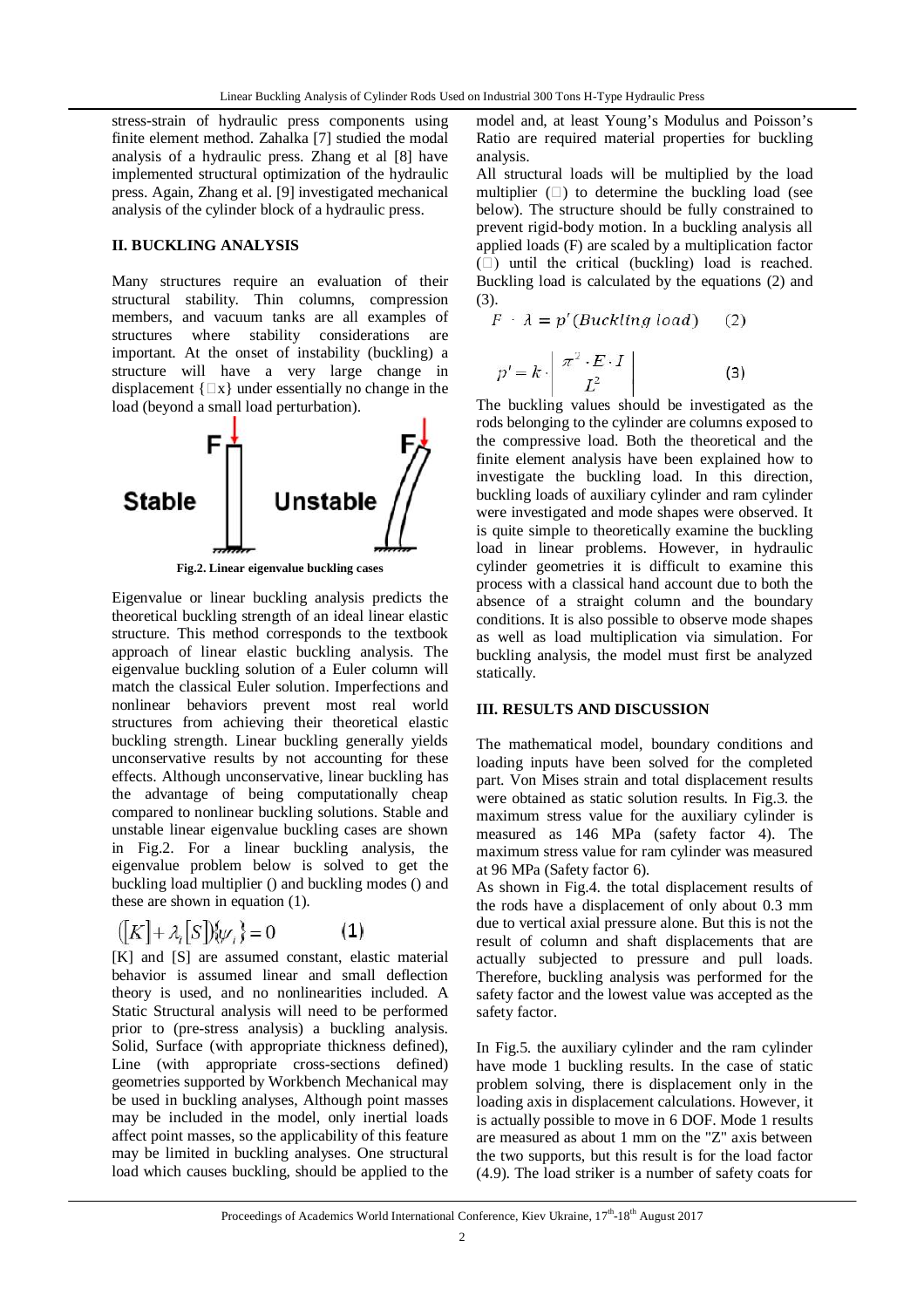value buckling. The safety number for mode 1 of the ram cylinder is 41.

In Fig.6. a displacement in the z-axis is observed relative to the auxiliary cylinder mode 2 buckling result, but this is the case when the visual load is increased by 51 times. The maximum displacement zone occurred between the fixed face and the motionlimited bearing on the "Z" and "X" axes. The safety factor for Mode 2 is 51. Buckling safety factor for mode 2 of the ram cylinder is measured as 450. According to the obtained results,





Proceedings of Academics World International Conference, Kiev Ukraine, 17<sup>th</sup>-18<sup>th</sup> August 2017